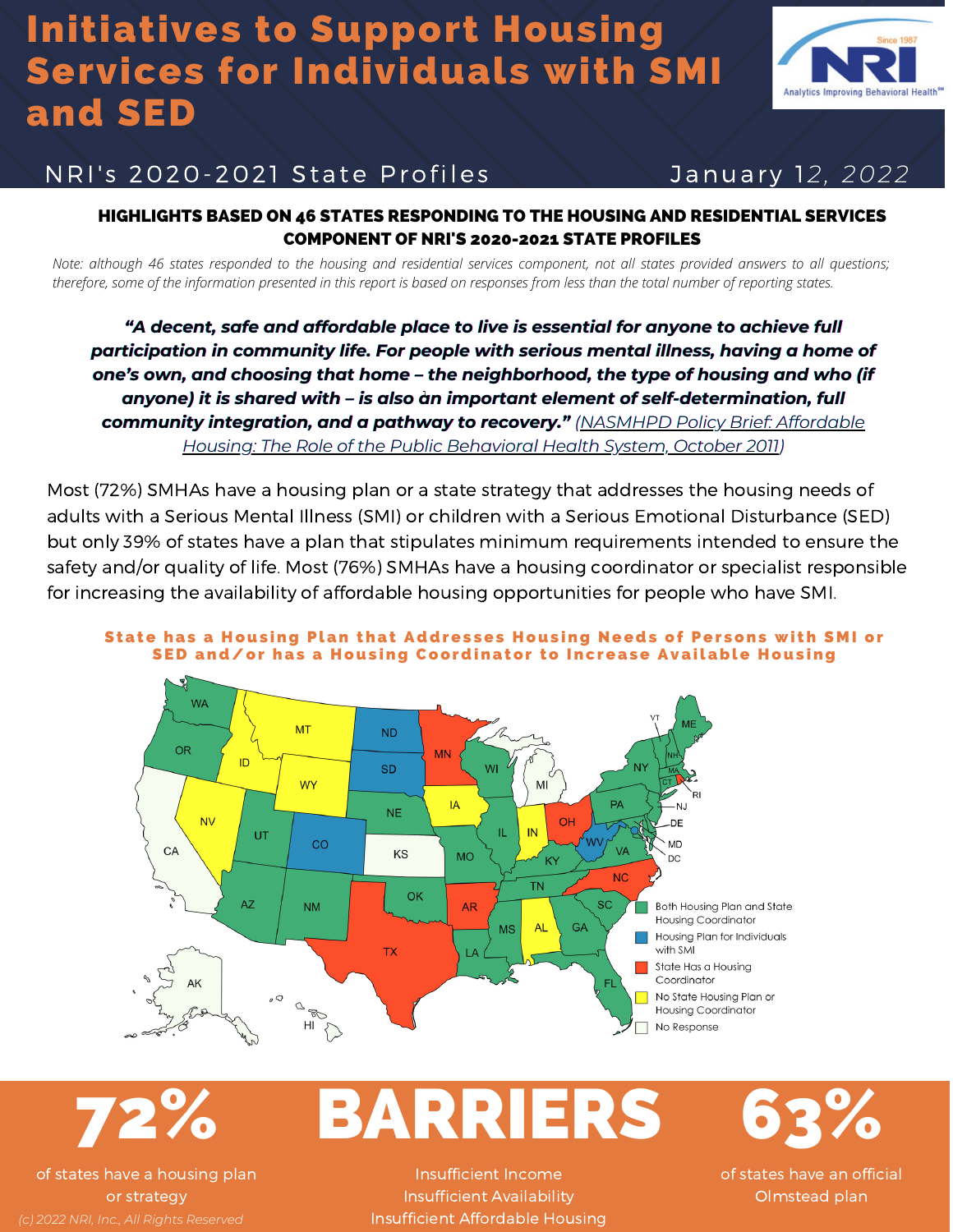# Initiatives to Support Housing Services

#### Use of [Communi](https://nri-inc.org/umbraco/api/profiles/download?key=42a83bf3-0cfc-4314-8d8f-ded15189ab52)ty-Based Care Settings by States

SMHAs use many different types of settings to ensure that people with mental illness are served, as much as possible, in the community. The appropriateness of a particular housing setting for an individual with mental illness depends greatly on the nature and severity of their illness. For the most independent housing settings, no state reported having an adequate supply of housing.

#### **Independent Settings with Supports**

| <b>Setting</b>              | Percent of States Where the<br><b>Setting is Available</b> | <b>Percent of States with Setting</b><br>Were the Supply is Adequate |
|-----------------------------|------------------------------------------------------------|----------------------------------------------------------------------|
| Permanent Supported Housing | 89%                                                        | Level is Adequate - 0%                                               |
| Independent Housing         | 87%                                                        | Level is Adequate - 0%                                               |
| Rapid Re-Housing            | 70%                                                        | Level is Adequate - 0%                                               |
| Recovery Housing            | 74%                                                        | Level is Adequate - 9%                                               |

#### **Crisis Services**

|                                  | Percent of States Where the | <b>Percent of States with Setting</b> |
|----------------------------------|-----------------------------|---------------------------------------|
| <b>Setting</b>                   | <b>Setting is Available</b> | Were the Supply is Adequate           |
| Residential Crisis Stabilization | 78%                         | Level is Adequate - 31%               |
| Crisis Residential Programs      | 57%                         | Level is Adequate - 42%               |
| Homeless Shelters                | 93%                         | Level is Adequate - 14%               |

#### **Supervised Housing**

|                             |                             | <b>Percent of States with Setting</b> |
|-----------------------------|-----------------------------|---------------------------------------|
|                             | Percent of States Where the | Were the Supply is Adequate or        |
| <b>Setting</b>              | <b>Setting is Available</b> | There is a Surplus                    |
| Supervised Group Homes      | 85%                         | Surplus of Beds - 31%                 |
|                             |                             | Level is Adequate - 3%                |
| Semi-Supervised Group Homes | 51%                         | Surplus of Beds - 22%                 |
|                             |                             | Level is Adequate - 4%                |
| Supervised Apartments       | 76%                         | Level is Adequate - 17%               |
| Semi-Supervised Apartments  | 50%                         | Surplus of Beds - 13%                 |
|                             |                             | Level is Adequate - 4%                |

#### **Boarding Homes, Rooming Houses, and Care Settings**

|                       | Percent of States Where the | <b>Percent of States with Setting</b> |
|-----------------------|-----------------------------|---------------------------------------|
| <b>Setting</b>        | <b>Setting is Available</b> | Were the Supply is Adequate           |
| Assisted Living       | 85%                         | Level is Adequate - 15%               |
| <b>Boarding Homes</b> | 52%                         | Level is Adequate - 35%               |
| Adult Care Homes      | 46%                         | Level is Adequate - 29%               |
| Rooming Houses        | 24%                         | Level is Adequate - 18%               |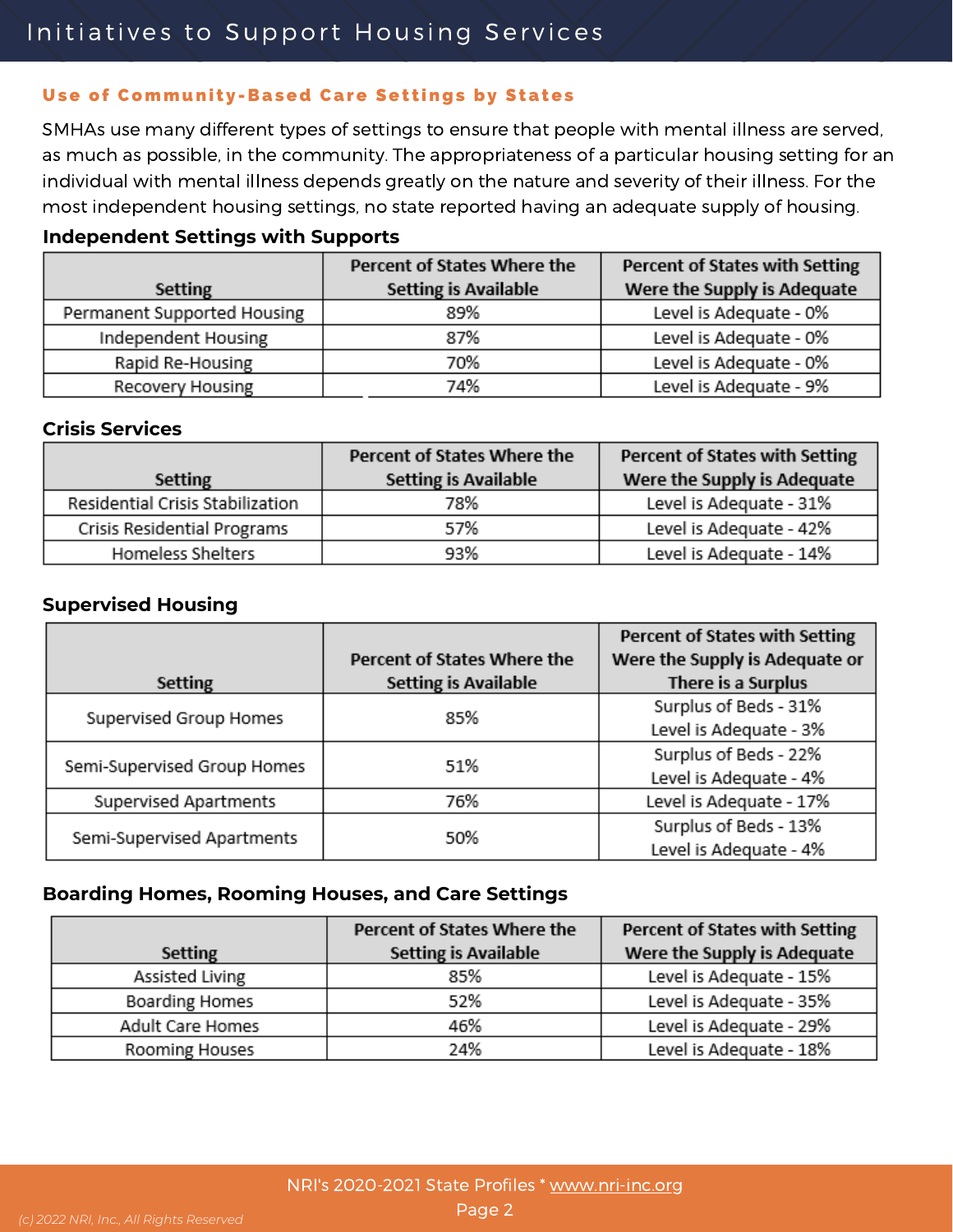#### **Barriers to Housing**

The tables above show that the supply of community-based housing services is inadequate in almost every state. SMHAs were asked to rate the following barriers on a scale of 1 (no barrier) to 5 (significant barrier). Insufficient consumer income to afford housing and insufficient availability of subsidized housing, and insufficient funds for development of affordable housing were cited by most states as the greatest barriers to housing for persons with mental illnesses.



#### Financing Housing and Residential Services for Persons with Mental Illnesses

The most used resources reported by SMHAs to fund housing and residential services are the following federal and state sources:

| 1. SAMHSA Projects for Assistance in Transition from Homelessness (PATH) | 82% |
|--------------------------------------------------------------------------|-----|
| 2. HUD Section 8 Tenant-Based Housing Choice Vouchers                    | 71% |
| 3. HUD Continuum of Care (CoC) Funds                                     | 71% |
| 4. HUD Section 8 811/202                                                 | 69% |
| 5. HUD Section 8 Project-Based Housing Choice Vouchers                   | 58% |
| 6. IRS Low-Income Housing Tax Credits (LIHTC)                            | 58% |
| 7. State Rental Assistance                                               | 51% |
| 8. HUD HOME Funds                                                        | 49% |
| 9. HUD Community Development Block Grant (CDBG) Funds                    | 44% |
| 10. State Housing Trust Funds                                            | 44% |
| 11. State Housing Tax Credits                                            | 31% |
|                                                                          |     |